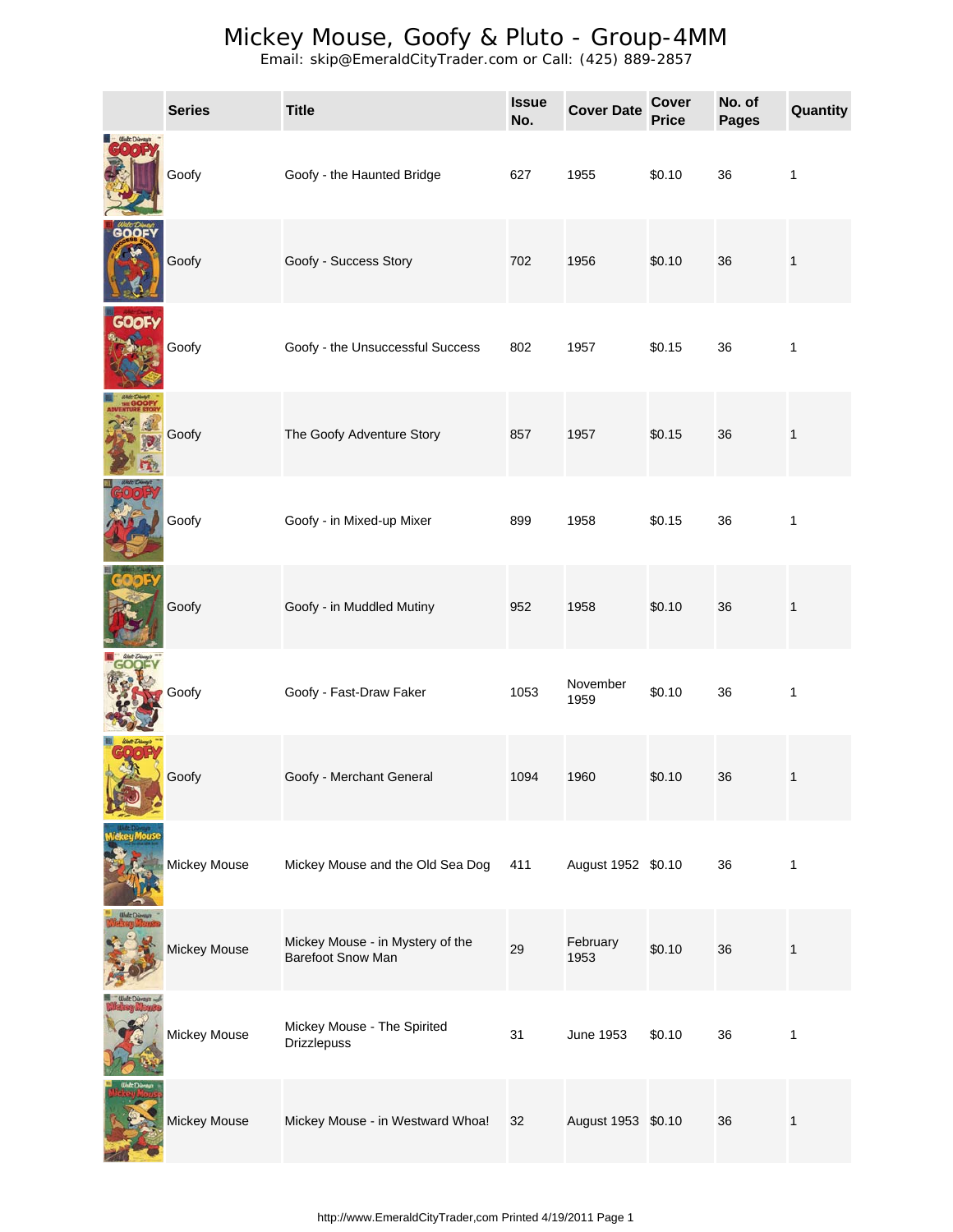|           | <b>Series</b>       | $\mathsf{m}$ and $\mathsf{m}$ , $\mathsf{m}$ and $\mathsf{m}$ and $\mathsf{m}$ and $\mathsf{m}$ and $\mathsf{m}$<br><b>Title</b> | <b>Issue</b><br>No. | -97 997<br><b>Cover Date</b> | <b>Cover</b><br><b>Price</b> | No. of<br><b>Pages</b> | Quantity     |
|-----------|---------------------|----------------------------------------------------------------------------------------------------------------------------------|---------------------|------------------------------|------------------------------|------------------------|--------------|
|           | Mickey Mouse        | Mickey Mouse - The Impossible<br><b>Berries</b>                                                                                  | 35                  | April 1954                   | \$0.10                       | 32                     | 1            |
|           | Mickey Mouse        | Mickey Mouse - Diamond In The<br>Rough                                                                                           | 41                  | April 1955                   | \$0.10                       | 36                     | $\mathbf{1}$ |
|           | Mickey Mouse        | Mickey Mouse - and the Baffling<br>Banana Bandits                                                                                | 42                  | June 1955                    | \$0.10                       | 36                     | 1            |
|           | Mickey Mouse        | Mickey Mouse - Mystery of Whalers<br>Cove                                                                                        | 43                  | August 1955 \$0.10           |                              | 36                     | $\mathbf{1}$ |
|           | Mickey Mouse        | Mickey Mouse - "The Sign of the<br>Squid"                                                                                        | 44                  | October 1955 \$0.10          |                              | 36                     | 1            |
|           | Mickey Mouse        | Mickey Mouse - The adventure of the<br><b>Silver Parrot</b>                                                                      | 45                  | December<br>1955             | \$0.10                       | 36                     | $\mathbf{1}$ |
|           | Mickey Mouse        | Mickey Mouse - The Mardi Gras<br><b>Mystery</b>                                                                                  | 46                  | February<br>1956             | \$0.10                       | 36                     | $\mathbf{1}$ |
|           | <b>Mickey Mouse</b> | Mickey Mouse - The Mammoth<br>Adventure                                                                                          | 48                  | June 1956                    | \$0.10                       | 36                     |              |
|           | Mickey Mouse        | Mickey Mouse - and The Giant the<br>Pearls of Agoo Island                                                                        | 49                  | August 1956 \$0.10           |                              | 36                     | $\mathbf{1}$ |
| teu Mouse | Mickey Mouse        | Mickey Mouse - in The Mysterious<br>Smoke Signals.                                                                               | 50                  | October 1956 \$0.10          |                              | 36                     | $\mathbf{1}$ |
|           | Mickey Mouse        | Mickey Mouse - The Tortoise Shell<br>Treasure                                                                                    | 51                  | December<br>1956             | \$0.10                       | 36                     | $\mathbf{1}$ |
|           | Mickey Mouse        | Mickey Mouse - in The Unlighted<br>Lighthouse                                                                                    | 52                  | February<br>1957             | \$0.10                       | 36                     | $\mathbf{1}$ |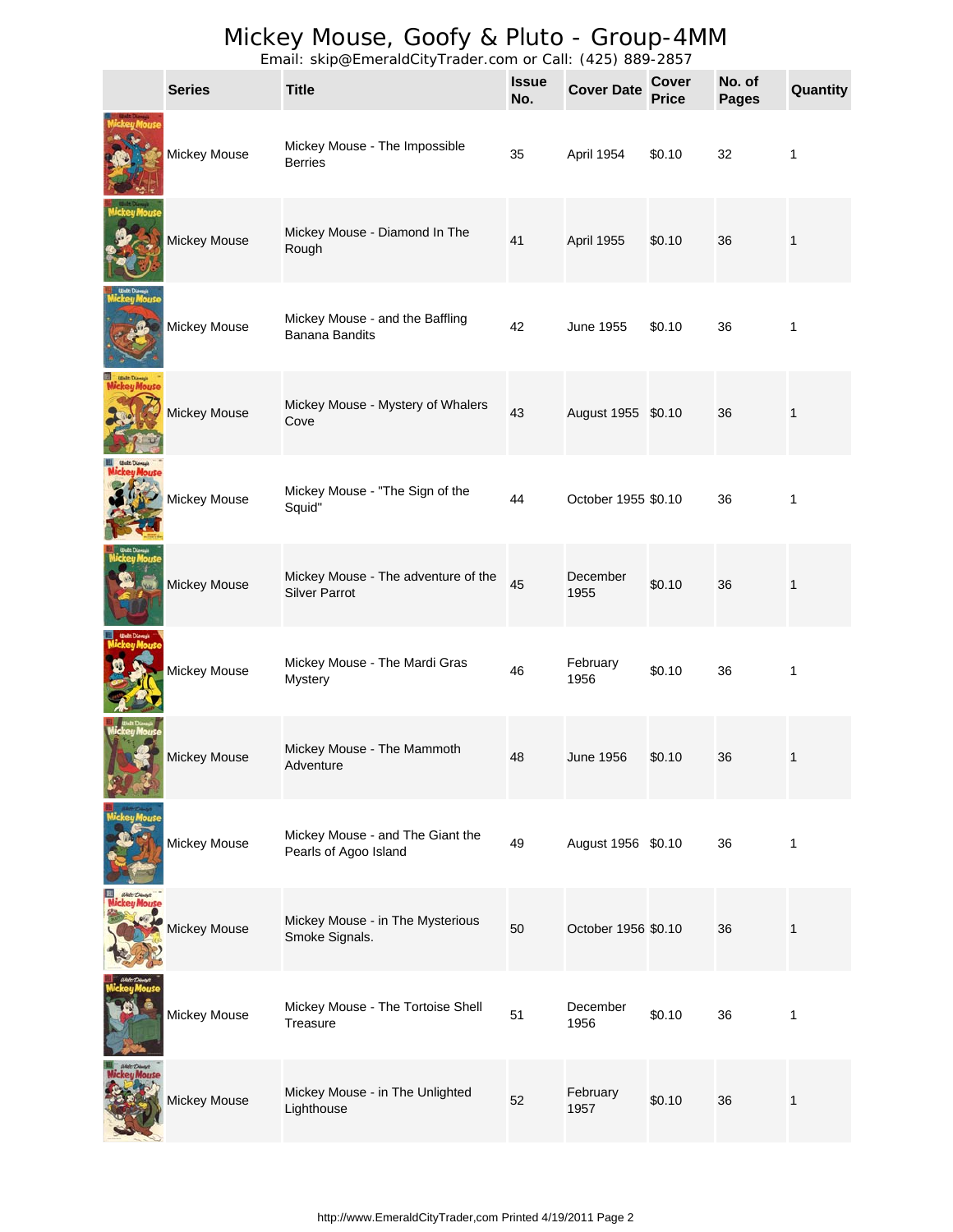|                      | <b>Series</b>         | Email: Skipe Emeraldon's mader.com or bail: (120) 607 2007<br><b>Title</b> | <b>Issue</b><br>No. | <b>Cover Date</b>   | <b>Cover</b><br><b>Price</b> | No. of<br><b>Pages</b> | Quantity       |
|----------------------|-----------------------|----------------------------------------------------------------------------|---------------------|---------------------|------------------------------|------------------------|----------------|
| ickey Mouse          | Mickey Mouse          | Mickey Mouse - The Case of the<br><b>Missing Steers</b>                    | 53                  | April 1957          | \$0.10                       | 36                     | 1              |
|                      | Mickey Mouse          | Mickey Mouse - in Nabbing the Fur-<br>Nappers                              | 55                  | August 1957 \$0.10  |                              | 36                     | 1              |
|                      | Mickey Mouse          | Mickey Mouse - in Th Timber<br><b>Treasure Trail</b>                       | 58                  | February<br>1958    | \$0.15                       | 36                     | $\overline{c}$ |
|                      | Mickey Mouse          | Mickey Mouse - the Lost Mine of<br><b>Misery Mountains</b>                 | 56                  | October 1958 \$0.15 |                              | 36                     | 1              |
|                      | Mickey Mouse          | Mickey Mouse - and The Sneezing<br><b>Burro of Mystery Mesa</b>            | 64                  | February<br>1959    | \$0.10                       | 36                     | 1              |
| <b><i>I</i>Mouse</b> | Mickey Mouse          | Mickey Mouse - in The Secret of<br>Earthquake Island                       | 65                  | April 1959          | \$0.10                       | 36                     | 1              |
|                      | Mickey Mouse          | Mickey Mouse - in The Secret of<br>Drake's Island                          | 67                  | August 1959 \$0.10  |                              | 36                     | 1              |
|                      | Mickey Mouse          | Mickey Mouse - Pirate Panic                                                | 68                  | October 1959 \$0.10 |                              | 36                     | 1              |
| eu Mouse             | Mickey Mouse          | Mickey Mouse - Strange Happenings                                          | 69                  | December<br>1959    | \$0.10                       | 36                     | 1              |
|                      | Mickey Mouse          | Mickey Mouse - Black Murdoch's<br>Warning                                  | 70                  | February<br>1960    | \$0.10                       | 36                     | 1              |
|                      | Mickey Mouse          | Mickey Mouse - Operation Ark                                               | 71                  | April 1960          | \$0.10                       | 36                     | 1              |
|                      | Mickey Mouse<br>Album | Mickey Mouse Album                                                         | 1057                | November<br>1959    | \$0.10                       | 36                     | 1              |